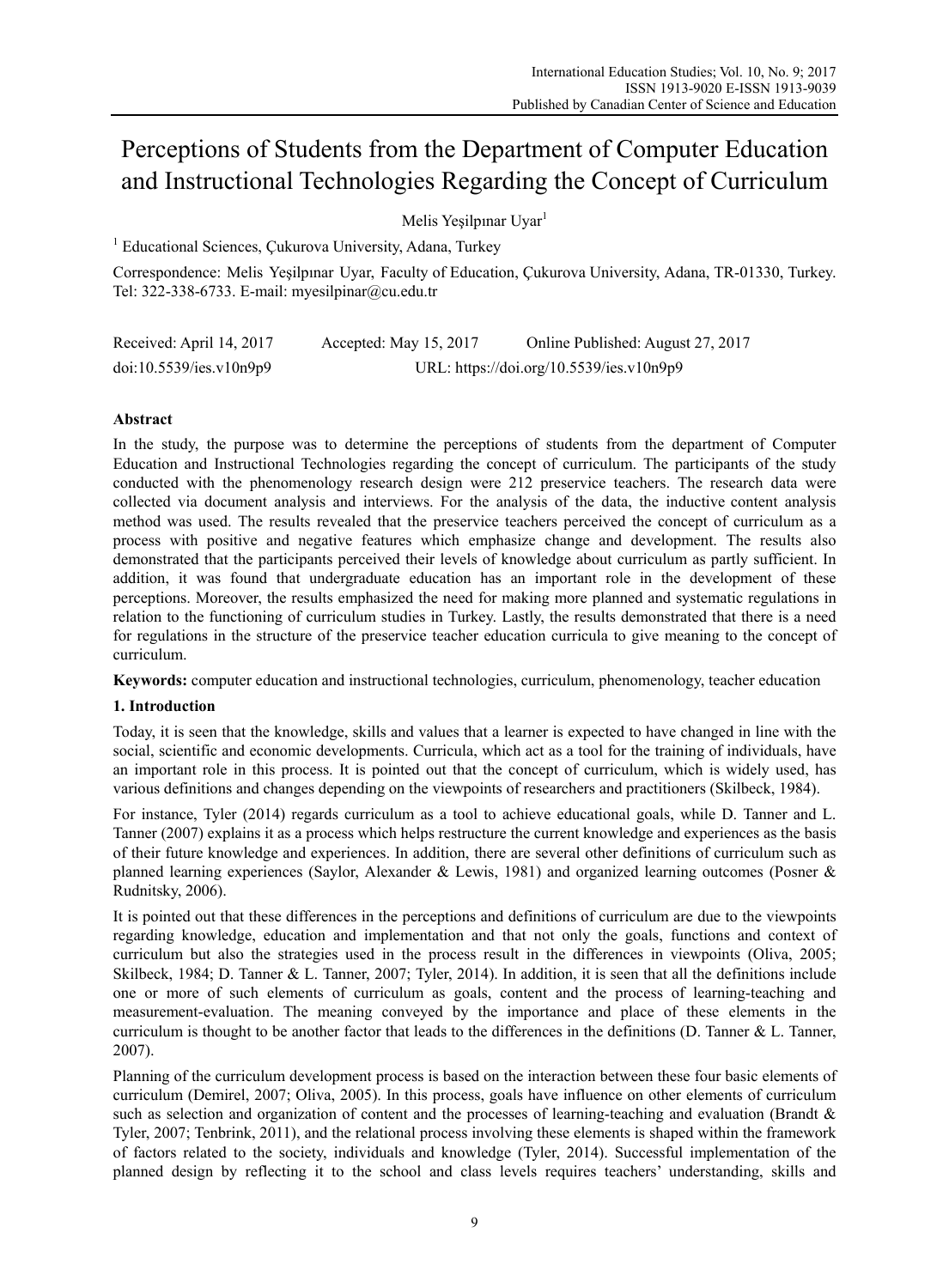knowledge about the goals, target population, planning, implementation and evaluation of the curriculum as well as about the roles of the participants (Brandt & Tyler, 2007; Lewy, 1991; Li, 2006; Maphosa & Mutopa, 2012; Ornstein & Hunkins, 1998; Tutkun, 2010). Accordingly, it is obvious that it is necessary to develop teachers and preservice teachers' skills and knowledge about curriculum and about the curriculum development process via pre-service and in-service teacher education.

Besides teachers' knowledge and skills regarding curriculum, their curriculum fidelity as well as their beliefs, attitudes and perceptions regarding curriculum are also reported to be among the factors influential on effective implementation of curriculum (Bartiromo & Etkina, 2009; Bezzina, 1991; Handal & Herrington, 2003; Pietarinen, Pyhältö, & Soini, 2016; Yıldırım & Kasapoğlu, 2015). Perceptions, which are quite important in the fields of science and philosophy, constitute the main way of individuals' cognitive communication with their environment, and all conceptual knowledge develops based on this awareness (Efron, 1969). Perceptions, which allow individuals to take action regarding a phenomenon, an event or a situation, are thought to have direct or indirect effects on teachers' participation in the curriculum development process (Bezzina, 1991). For this reason, for effective implementation of curricula, first, it is necessary to determine and examine the curriculum-related perceptions of teachers who have an active role in the process and especially those of preservice teachers who will undertake this responsibility in their future professional lives.

It is seen in studies in related literature that perceptions of faculty members, preservice teachers and teachers from different fields and education levels were determined via interviews, questionnaires (Alwan, 2006; Fraser & Bosanquet, 2006; İşler, 2008; Mellegård, & Pettersen, 2016; Park, & Sung, 2013; Yanık, 2008; Yıldırım & Kasapoğlu, 2015;Yurdakul, 2015) and metaphors (Anglin & Dugan, 1982; Aykaç & Çelik, 2014; Gültekin, 2013; Örten & Erginer, 2016; Özdemir, 2012; Tobin & Lamaster, 1995;Wahyudi, 2007). In addition, studies focusing on preservice teacher education were mostly conducted with students from the departments of Elementary School Teaching, Science Teaching, Social Sciences Teaching and Turkish Language Teaching. The present study was conducted with students from the department of Computer Education and Instructional Technologies, which generally covers the concepts of program and programming in related courses. In the study, the preservice teachers' perceptions regarding the concept of curriculum were determined via metaphors and examined profoundly via interviews.

Therefore, this study aimed to determine the perceptions of students from the department of Computer Education and Instructional Technologies regarding the concept of "curriculum". In line with this purpose, the following research questions were directed in the study:

- What are the categories under which preservice teachers group the curriculum-related metaphors in terms of common features of these metaphors?
- How do preservice teachers conceptualize curriculum?
- What are preservice teachers' views about the importance of curriculum?
- What are preservice teachers' perceptions of their self-efficacy regarding their knowledge about curriculum?

# **2. Methods**

# *2.1 Research Model*

The study was conducted using the phenomenology research design. In phenomenology studies, the phenomenon constituting the focus point could be a certain concept, experience, perception or a situation (Creswell, 2008; Johnson & Christensen, 2004; Merriam, 2002; Yıldırım & Şimşek, 2008). Therefore, in phenomenological studies it should be methodologically described how people experience and perceive some phenomenon (Patton, 2002). In the present study, the main phenomenon was determined as preservice teachers' perceptions regarding curriculum, and these perceptions were examined by related documents and interviews.

# *2.2 Participants*

In the first phase of the study, the research data were collected through metaphors from the participants determined with the maximum variation sampling method. This strategy aims to describe the central themes that emerge from great variation (Patton, 2002). As the source of maximum variance, "success ranking of education faculties" were taken as basis. While determining this ranking, the data provided by "University Ranking by Academic Performance (URAP)" at the time of determining the participants of the present study were used. In this ranking, among 103 state universities, two universities ranked in the top-10 list of universities and two other universities listed among the first and last 50 universities were included in the study. Accordingly, a total of 212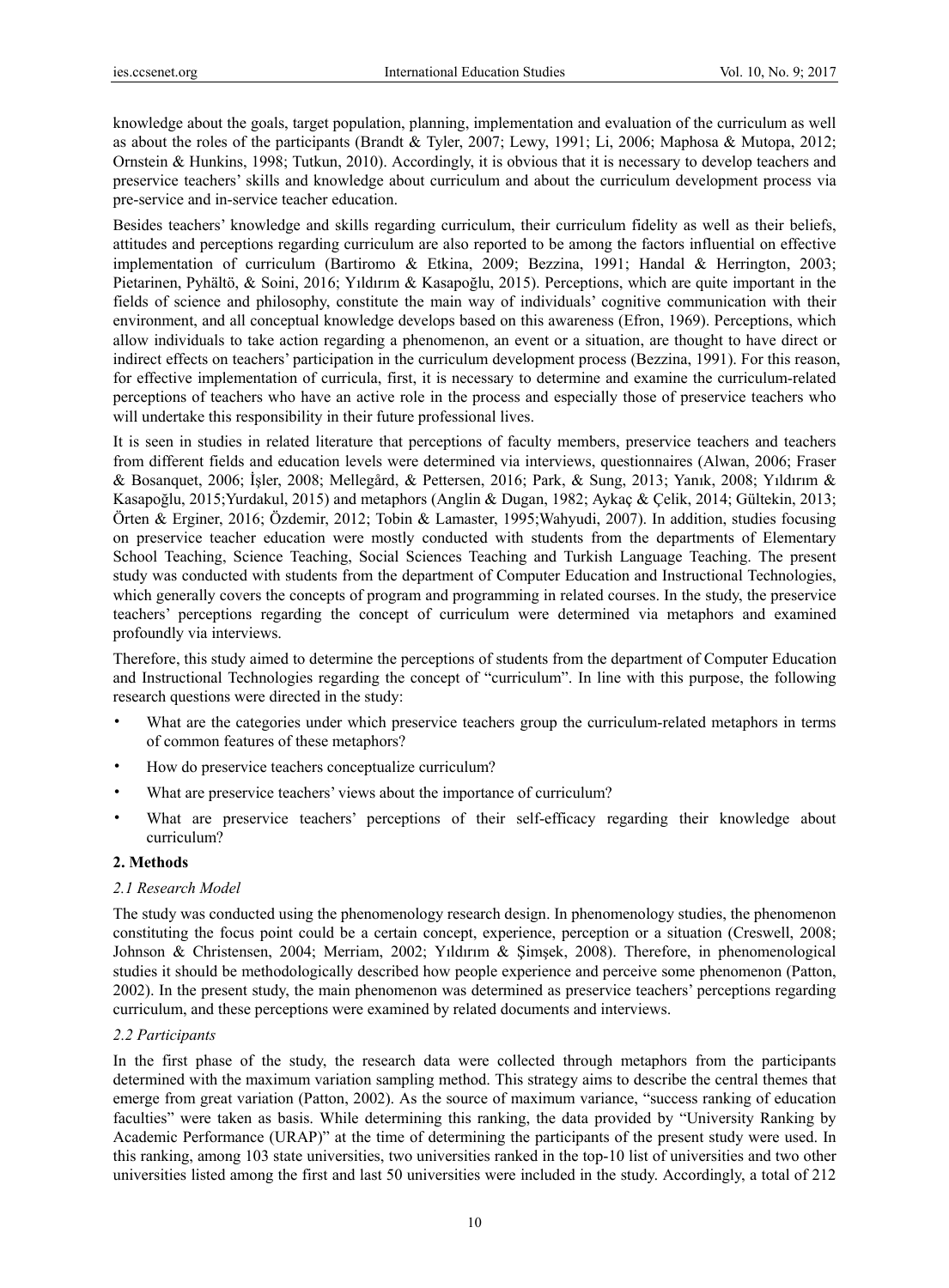2<sup>nd</sup> grade, 3<sup>rd</sup> grade and 4<sup>th</sup> grade preservice teachers attending the department of Computer Education and Instructional Technologies from four different universities participated in the study. In the second phase of the study, interviews were held with six volunteering preservice teachers determined with the convenience sampling method (Patton, 2002). Table 1 presents personal information about the participants.

|                             | <b>Document Analysis</b> | <b>Interview</b> |     |      |  |                        |
|-----------------------------|--------------------------|------------------|-----|------|--|------------------------|
| <b>Phases</b>               | Participants             |                  |     | $\%$ |  | Participants           |
|                             |                          | А                | 63  | 30   |  | G1, G2, G3, G4, G5, G6 |
|                             |                          | B                | 71  | 33   |  |                        |
|                             | University               |                  | 37  | 17   |  |                        |
| <b>Personal Information</b> |                          | D                | 41  | 20   |  |                        |
|                             |                          | Female           | 92  | 43   |  | G1, G2, G3, G4, G5,    |
|                             | Gender                   | Male             | 103 | 49   |  | G6                     |
|                             |                          | $\mathfrak{D}$   | 67  | 32   |  | G2, G3, G5             |
|                             |                          | 3                | 100 | 47   |  | G1, G4, G6             |
|                             | Class Grade              | 4                | 45  | 21   |  |                        |
|                             |                          | 1.80-2.85        | 115 | 54   |  | G <sub>5</sub>         |
|                             | General Academic Average | 2.86 and higher  | 97  | 46   |  | G1, G2, G3, G4, G6     |

| Table 1. Personal information about the participants |  |  |
|------------------------------------------------------|--|--|
|------------------------------------------------------|--|--|

As can be seen in Table 1, the number of the female students was close to that of the male students, and 17 participants did not mark their gender. More than half of the participants were students at the universities of A and B, and their general academic averages ranged between 1.80 and 2.85. With respect to their class grades, there were more students in the  $3<sup>rd</sup>$  class grade than in other class grades.

Among all the students interviewed, five of them were female, and one of them was male. In addition, all of them were  $2<sup>nd</sup>$  or  $3<sup>rd</sup>$  grade students attending the University of A. Also, almost all the students had a general academic average of 2.86 or higher. Moreover, all the participants reported that they took a course with a content covering curriculum or curriculum development process during their undergraduate education.

#### *2.3 Data Collection*

In order to collect data in the study, the methods of document analysis and interview were applied. Within the scope of document analysis, an open-ended form was used to obtain personal information about the preservice teachers and to determine their perceptions regarding the concept of curriculum via metaphors. The purpose of using metaphors, which constitute the basis of theories and models, is to interpret an unknown educational phenomenon with the help of a known event or known events (Botha, 2009). In this respect, first, the preservice teachers were briefly informed about metaphors and then asked to mark the personal information about them and to complete the sentence of *"curriculum is like … because …"* given in the data collection tool.

For the interviews, a semi-structured interview form developed by the researcher was used. The first part of the data collection tool included questions directed to obtain personal information about the students and to determine whether they had taken any course related to curriculum and how they perceived their levels of knowledge about the concept of curriculum. Following this, the students were asked to respond to questions regarding their conceptualization of curriculum, their rationale for the metaphors they produced, the factors which were inefficient or which developed their levels of knowledge about curriculum, the importance of curriculum for the education system and for the curriculum development process, and contribution of their knowledge about curriculum to their profession.

## *2.4 Data Analysis*

For the analysis of the data, the inductive content analysis method was used (Patton, 2002). As for the analysis of the metaphors produced by the students, the phases followed by Saban (2008) were taken into account. In this process, first, the metaphors produced were named and put in alphabetic order. Following this, the data collected from 48 participants who did not provide any rationale, who did not produce any valid metaphor, who failed to make an association with the metaphor used and who explained their rational for the metaphors considering the school and education rather than the curriculum were excluded. Next, a total of 212 metaphors produced were identified, and the categories explaining these metaphors were formed. For the analysis of the interview data,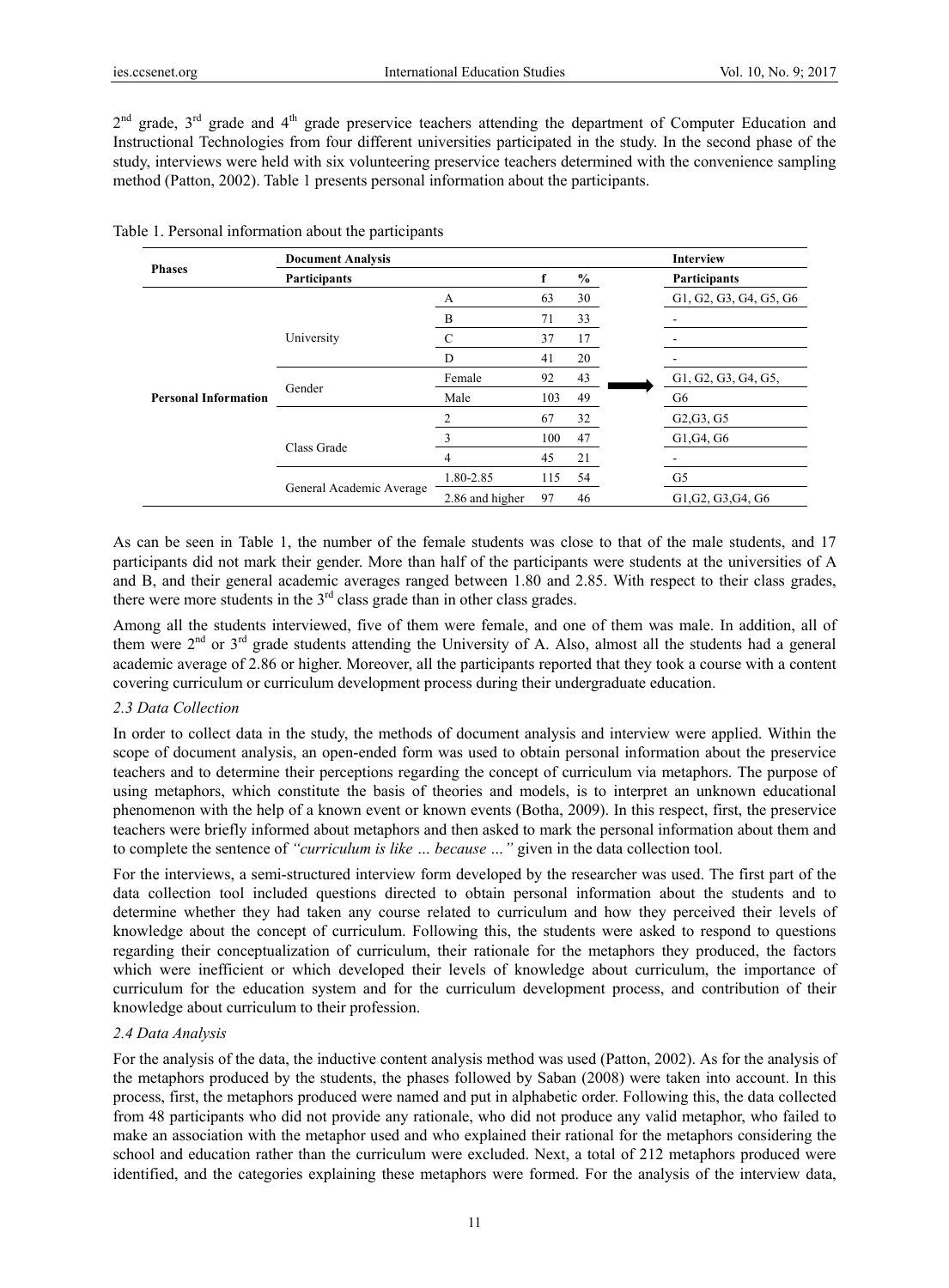first, the categories related to conceptualization of curriculum, perception of self-efficacy regarding their knowledge level, reasons for efficacy perception, and importance of the efficacy level were determined. Following this, the models revealing the relationships between the categories were formed. In this process, a computer-aided qualitative data analysis software was used.

Within the scope of validity and reliability studies, initially, for content validity, four faculty members who were experts in the field of curriculum and instruction and who previously conducted studies on metaphors as well as studies using the phenomenology design were asked for their views about the interview form prepared. In line with the experts' views, the personal information questions were revised, and the necessary changes and corrections were done. In addition, considering other suggested strategies (Brantlinger, Jimenez, Klingner, Pugach & Richardson, 2005; Creswell, 2008; Guba, 1981; Patton, 2002), the research questions, the related design and the findings obtained were presented to a field expert for his/her views. In addition, multiple methods were applied using the interview and document analysis techniques together, and a verification study was conducted. Also, direct quotations were used as a support while explaining the categories, and these quotations obtained from the open-ended form included the numbers coded for each form, the participants' gender, their universities and their class grades. Lastly, while presenting the quotations obtained via the interviews, codes representing the participants such as G1 and G2 were used accompanied by the page numbers in the raw data texts.

# **3. Results**

# 3.1 Categories Explaining the Metaphors Regarding the Concept of Curriculum

As can be seen in Figure 1 below, the metaphors produced by the preservice teachers in relation to the concept of curriculum were found to belong to seven categories.



Figure 1. Categories explaining the metaphors regarding the concept of curriculum

When the categories presented in Figure 1 are examined, it is seen that 65 participants perceived curriculum as a "Process Developing through Implementation". It is also seen that the other metaphors produced regarding curriculum belonged to the categories of "A Systematic Structure with Different Dimensions, A Constantly Changing Structure, A Process Producing Unproductive Results, A Guiding and Informative Tool, An Object Meeting Educational Needs, A Practice Requiring Efforts and Leading to Development". The metaphors found in the categories have been explained under related sub-headings.

# 3.1.1 A Process Developing through Implementation

The metaphors under this category and the related frequencies can be seen in Table 2.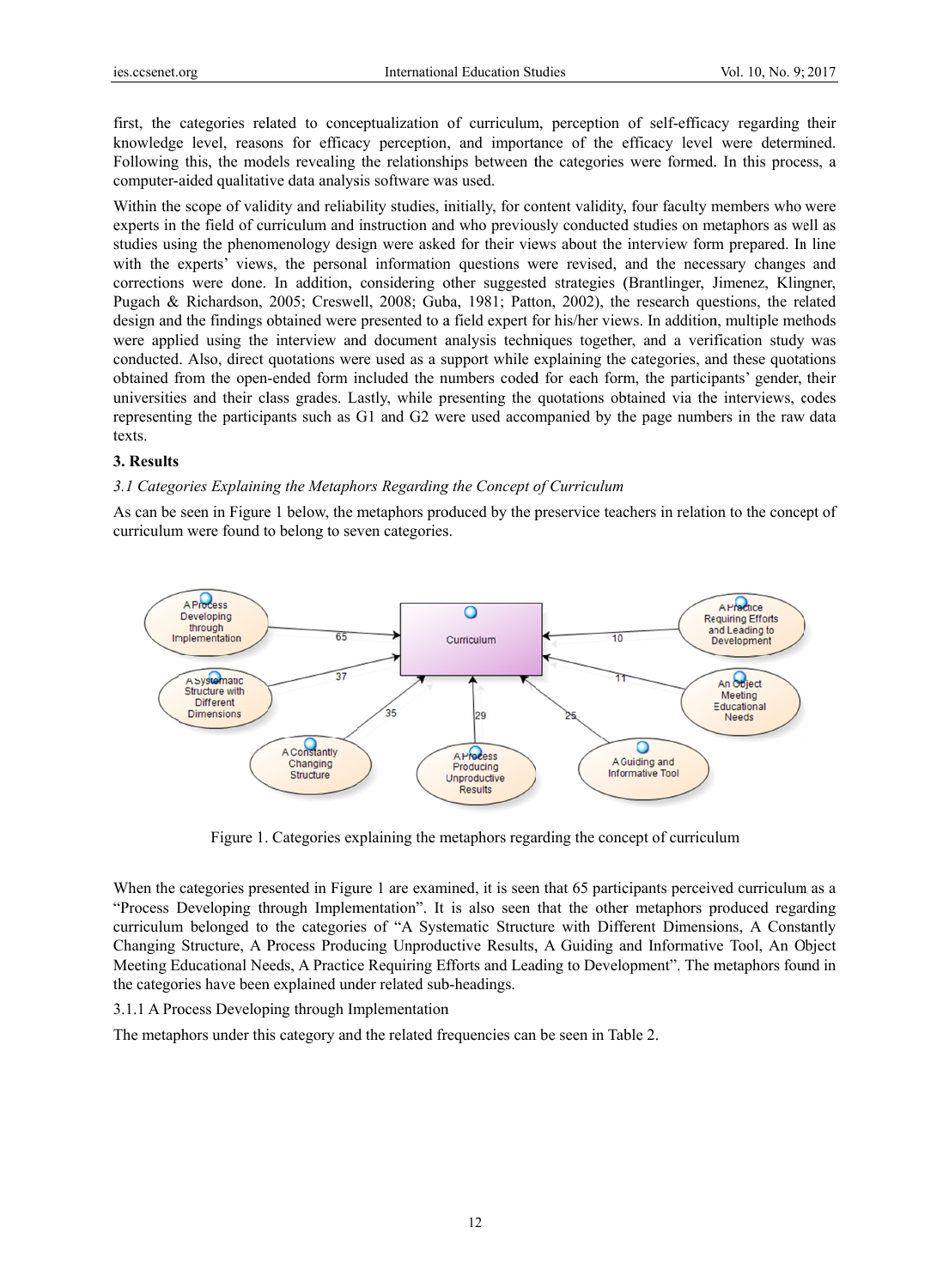| <b>Metaphors</b>  | f  | <b>Metaphors</b>                  | f | <b>Metaphors</b>         | f |
|-------------------|----|-----------------------------------|---|--------------------------|---|
| Tree              | 10 | Flower                            |   | Court of Justice         |   |
| Car               | 2  | Beating                           |   | Machine                  |   |
| White             | 2  | Notebook                          |   | Fruit Tree               |   |
| Dough             | 2  | Sea                               |   | Banana                   |   |
| Agriculture       | 2  | Diet                              |   | Music                    |   |
| Seed              | 2  | Wardrobe                          |   | Ungrateful Cat           |   |
| Young Tree        | 1  | Film                              | 1 | Orchid                   |   |
| Key Words         |    | Ship                              |   | Php software             | 1 |
| Love              | 1  | Movement of the Sun and the Earth |   | Colors on Palette        |   |
| Mirror            |    | <b>Empty Bag</b>                  |   | Programming Language     |   |
| Bank              |    | <b>Empty Picture Frame</b>        |   | <b>Bird</b>              |   |
| Baby              |    | Medicine                          |   | <b>Wood Block</b>        | 1 |
| Brain             |    | Construction                      |   | <b>Elastic Band</b>      |   |
| Computer          |    | Internet                          |   | Color                    |   |
| Computer Software |    | Paper                             |   | Water                    | 1 |
| Growing a plant   | 1  | Cat                               |   | Soil                     |   |
| Plant             | 1  | Keyboard                          |   | A house newly moved into | 1 |
|                   |    | 52                                |   |                          |   |
|                   |    |                                   | F | 65                       |   |

|  | Table 2. Metaphors belonging to the category of a process developing through implementation |  |  |  |
|--|---------------------------------------------------------------------------------------------|--|--|--|
|  |                                                                                             |  |  |  |

When Table 2 is examined, it is seen that 52 metaphors were produced under the category of a process developing through implementation and that the metaphors of "tree, car, white, seed, dough and agriculture" were reported by more than one participant. One of the participants producing the metaphor of tree stated the related rationale as follows:

*Curriculum is like a tree because let's take the tree as an example, it is a young tree at the beginning. If you water it, it grows up in time. When you get knowledge by doing research in relation to the curriculum, you open up your horizon via brainstorming. Thus, people develop themselves just like the grow-up of a tree (S8, Female, 4, University A).* 

Another student produced the metaphor of agriculture under this category. The student reported the related rationale as follows:

*I resemble the curriculum to agriculture because you first plant the seed, then you meet that's needs: I mean you water it in line with its needs, and you think about the future. That's, it meets the human's needs. Thus, you develop your creativity. I mean you do what should do (G3, Interview, p. 2).* 

3.1.2 A Systematic Structure with Different Dimensions

Table 3 presents the metaphors produced under this category and the related frequencies.

| <b>Metaphors</b>          | F  | <b>Metaphors</b><br>f |  | <b>Metaphors</b> |  |
|---------------------------|----|-----------------------|--|------------------|--|
| Tree                      | 6  | Sentence              |  | Table            |  |
| Rainbow                   | 4  | Plane Tree            |  | Blue             |  |
| Machine                   | 2  | Diet Program          |  | School           |  |
| Ocean                     | 2  | Apple                 |  | Leek             |  |
| Family                    |    | Factory               |  | Puzzle           |  |
| Military Army             |    | Ship                  |  | Salad            |  |
| Nitrogen Cycle            |    | Grey-Black            |  | Air              |  |
| White                     |    | Human                 |  | Responsibility   |  |
| Hardware in Computer Case |    | <b>Book</b>           |  | Jigsaw           |  |
|                           | 27 |                       |  |                  |  |
|                           |    |                       |  | 37               |  |

Table 3. Metaphors belonging to the category of a systematic structure with different dimensions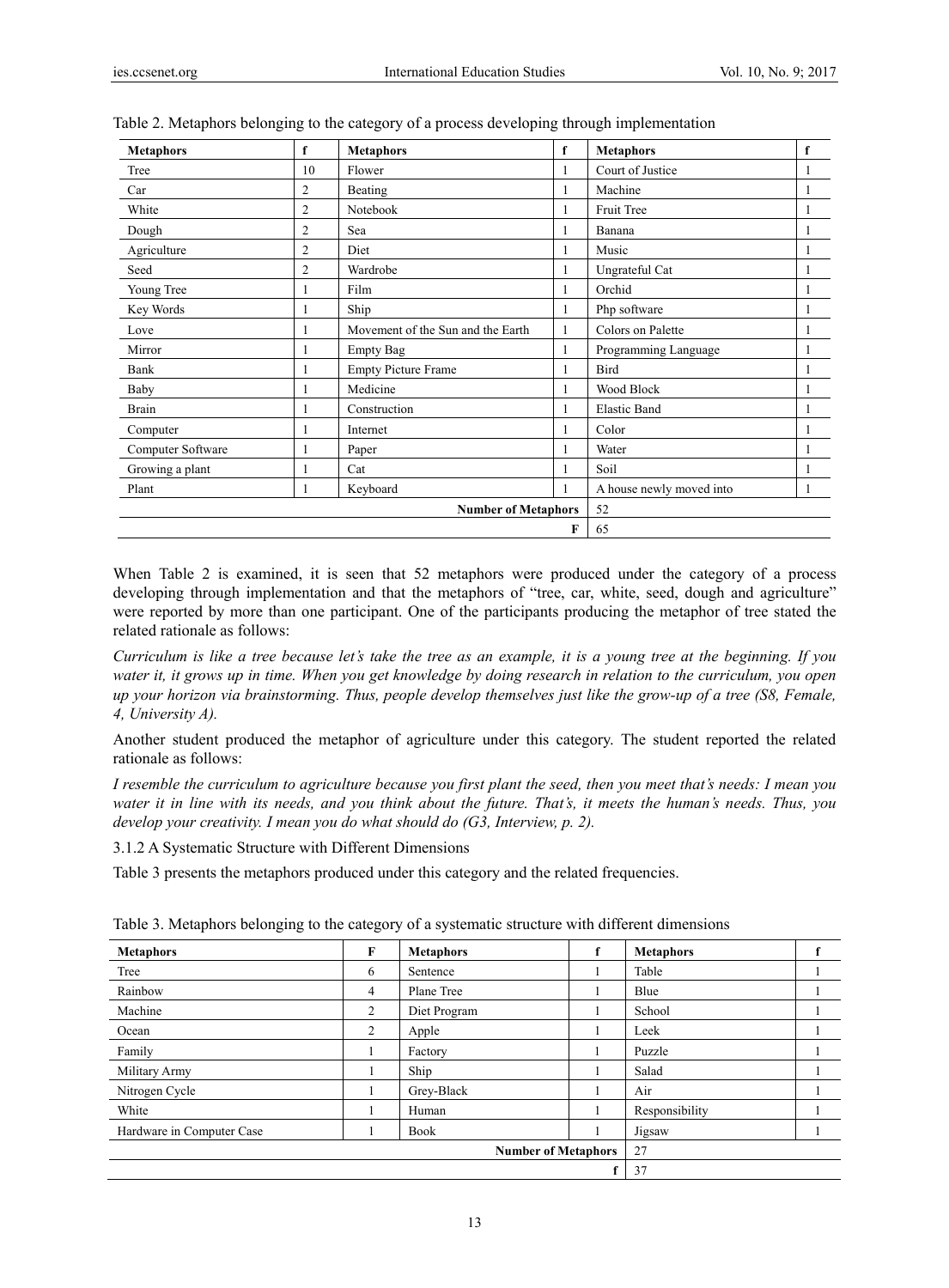When Table 3 is examined, it is seen that 27 metaphors were produced under the category of a systematic structure with different dimensions and that the metaphors of "tree, rainbow, machine and ocean" were reported by more than one participant. One of the participants producing the metaphor of rainbow reported the related rationale as follows:

*Curriculum is like a rainbow because it has all colors. All of them including the teacher, the curriculum and the materials have different tastes. There are all kinds of colors, students, teachers and teaching styles. Just like a rainbow, it involves everything (S92, Female, 3, University B).* 

Another participant produced the metaphor of factory under this category. While explaining the reason for using this metaphor, the participant emphasized the systematic structure of curriculum saying:

*There is a system; I mean education has a certain system. A factory has a similar system, and it functions based on a certain system when we consider a factor in a general respect. For example, I resembled the teacher to a machine used in a factor and the student to a raw material. I mean students are like input products. The products manufactured are like the outcomes a student has achieved. I made this association because I thought a factor has a system like this (G2, Interview, p. 2).* 

3.1.3 A Constantly Changing Structure

Table 4 demonstrates that metaphors produced under this category and the related frequencies.

| <b>Metaphors</b>                               | f                          | <b>Metaphors</b>              | f  | <b>Metaphors</b>                                | f |
|------------------------------------------------|----------------------------|-------------------------------|----|-------------------------------------------------|---|
| Chameleon                                      | 3                          | Household Needs               | 1  | Play Dough                                      |   |
| Alive                                          | 2                          | Evolution                     | 1  | Toy                                             |   |
| Telephone                                      | $\overline{c}$             | Joke                          |    | Pie                                             |   |
| Technology                                     | 2                          | Rainbow                       | 1  | Eraser                                          |   |
| Aimless Person                                 | ш                          | <b>Weather Condition</b><br>1 |    | Politics                                        |   |
| Lift                                           |                            | The Political Party in Power  | л. | A Constantly Changing Cycle                     |   |
| <b>Basketball Team</b>                         | 1                          | People                        | 1  | A Building without a Foundation                 |   |
| Brain                                          | 1                          | Woman                         | 1  | Most Fashionable and Favored Dress<br>in $2016$ |   |
| Flower                                         | 1                          | Red                           |    | Virus Scan Software                             |   |
| A House Constructed without<br>Use of Any Iron | -1                         | Season                        | 1  |                                                 |   |
|                                                | <b>Number of Metaphors</b> |                               |    |                                                 |   |
|                                                |                            |                               |    | 35                                              |   |

Table 4. Metaphors belonging to the category of a constantly changing structure

When Table 4 is examined, it is seen that a total of 30 metaphors were produced under the category of a constantly changing structure and that the metaphors of "chameleon, alive, telephone and technology" were reported by more than one participant. One of the participants producing the metaphor of chameleon reported the related rationale as follows:

*Chameleon constantly changes it color, and the curriculum always changes as well (S92, Female, 2, University A).* 

Another participant resembled the curriculum to a house constructed without use of any iron saying the related rationale as follows:

*Think that you are building a house, and you just use cement and no iron for the columns. That house will undoubtedly collapse soon. You will build another house, and then another. All these houses will collapse again as they do not have any infrastructure or foundation… Curriculum is just like this because if a curriculum does not have a strong substructure and you constantly add something to it, then you always feel that it will collapse one day (G4, Interview, p.3).* 

3.1.4 A Process Producing Unproductive Results

Table 5 presents the metaphors produced under this category and the related frequencies.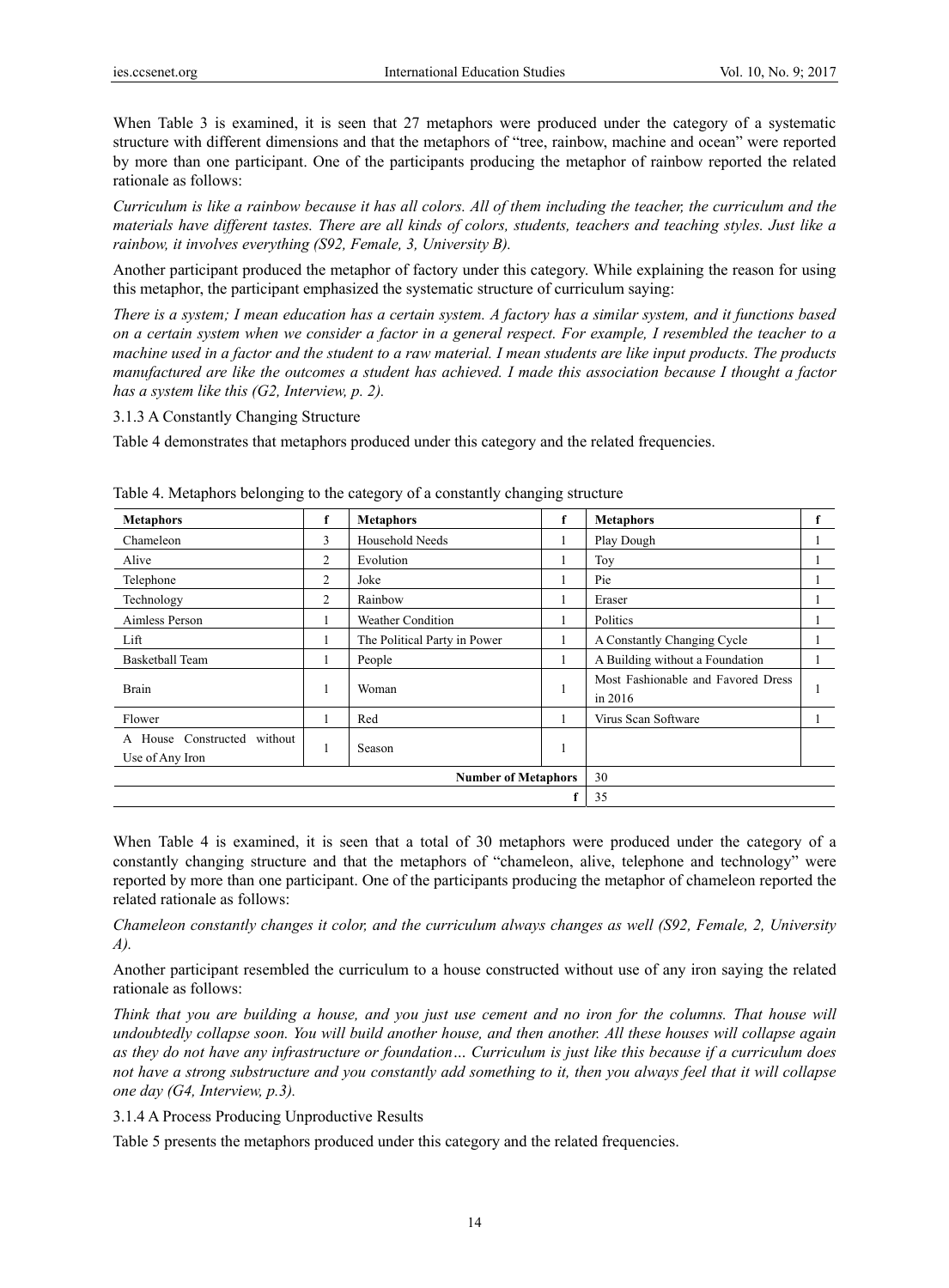| <b>Metaphors</b>                   | f | <b>Metaphors</b>                | f |  |  |
|------------------------------------|---|---------------------------------|---|--|--|
| River                              | 1 | Turtle                          | 1 |  |  |
| Use of a car engine on a bicycle   | 1 | Creamy Crumpet with Thick Syrup | 1 |  |  |
| Argentina National Football Team   | 1 | <b>Book</b>                     | 1 |  |  |
| Horse Race                         | 1 | Clamp                           | 1 |  |  |
| Horse Trainer                      | 1 | Passenger Standing on a Bus     | 1 |  |  |
| A Chair with a Broken Leg          | 1 | Dead Whale                      | 1 |  |  |
| Iceberg                            | 1 | Platonic Love                   | 1 |  |  |
| Seeds                              | 1 | Cigarette                       | 1 |  |  |
| Trash                              | 1 | A Dark Room                     | 1 |  |  |
| Trial-and-Error Board              | 1 | God                             | 1 |  |  |
| Dinosaur                           | 1 | Meal with an Unknown Recipe     | 1 |  |  |
| Man                                | 1 | High-Heel Shoes                 | 1 |  |  |
| A computer without a Harddisc      | 1 | Old Tree                        | 1 |  |  |
| A Smart Phone without the Internet | 1 | Escalator                       | 1 |  |  |
| Factory                            | 1 |                                 |   |  |  |
| <b>Number of Metaphors</b>         |   | 29                              |   |  |  |
|                                    | F | 29                              |   |  |  |

Table 5. Metaphors belonging to the category of a process producing unproductive results

When Table 5 is examined, it is seen that 29 metaphors were produced under the category of a process producing unproductive results. Two of the participants were found to produce the metaphors of iceberg and factory under this category. The students reported their views in relation to a process producing unproductive results, saying:

*Here the purpose is to place students in line with the goals of the education system rather than according to their qualifications. Therefore, I resembled it to a factory because in factory a raw material is processed by machines and transformed into a certain product. I mean students are just like the raw materials, and the machines are teachers, who train these students based on certain standards (G1, Interview, p. 2).* 

*I actually resembled curriculum to an iceberg. I mean the curriculum is just the tip of the iceberg. Teaching is superficial, and it is mostly based on memorization. In fact, teachers should provide more in-depth instruction. That's, there should be less memorization and more practice (G6, Interview, p. 1).* 

3.1.5 A Guiding and Informative Tool

Table 6 presents the metaphors produced under this category and the related frequencies.

| <b>Metaphors</b>    |    | <b>Metaphors</b>                   | f  | <b>Metaphors</b>      |  |
|---------------------|----|------------------------------------|----|-----------------------|--|
| Sun                 |    | Real Estate Agent                  |    | Microcontroller       |  |
| Network System      |    | E-Trade                            |    | Microprocessor        |  |
| Tree                |    | Football League Table              |    | Conductor             |  |
| Arms of Octopus     |    | Sunny Day                          | -1 | Teacher               |  |
| Mother's Compassion |    | Map                                | 1  | Overhead Projector    |  |
| Glowworm            |    | Cow                                |    | Public Transportation |  |
| Father              |    | <b>Operating System</b>            | -1 | Living                |  |
| Government          |    | Self-Development and Self-Training |    | Travelling            |  |
|                     | 24 |                                    |    |                       |  |
| F                   |    |                                    |    |                       |  |

Table 6. Metaphors belonging to the category of a guiding and informative tool

When Table 6 is examined, it is seen that 24 metaphors were produced under the category of a guiding and informative tool and that the metaphor of sun was produced by more than one participant. One of the participants producing the metaphor of sun reported the related rationale as follows:

*Curriculum is like the sun because it should be enlightening. It should give knowledge to students, and it is important to transfer the correct knowledge to young brains because illiteracy can only be overcome with*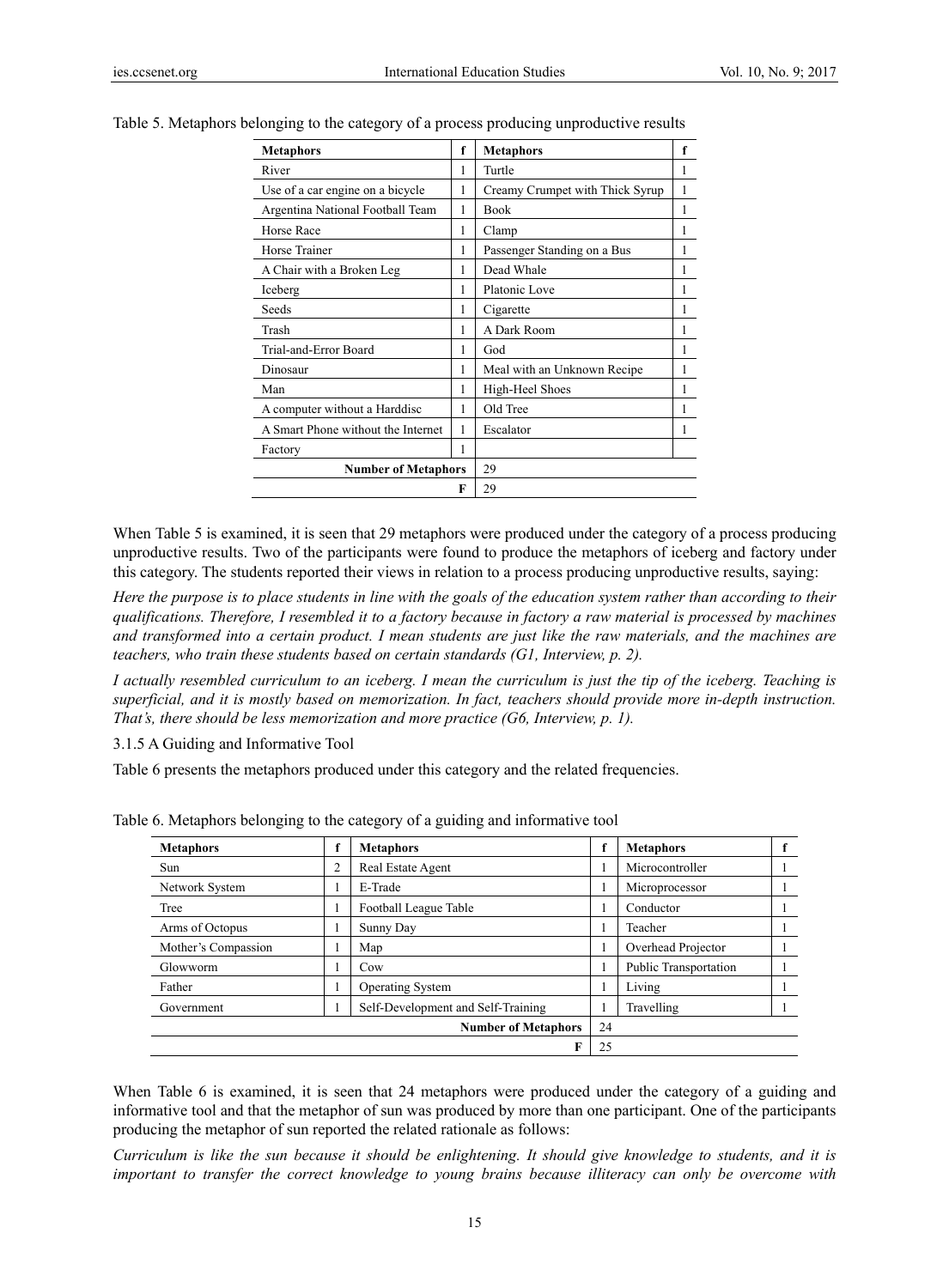#### *correct enl ligthment (S12 20, Female, 4, University B).*

#### 3.1.6 An O Object Meeting g Educational N Needs

It was found that 11 metaphors were produced under this category. These metaphors were the sun, the mainboard of a computer, a feeling, the drummer of a music group, human, the organism system, the skeleton system, a hungry baby, lego, water and green. One student emphasizing the educational needs by using the metaphor of water said:

It is quite important in terms of learning. I resembled the curriculum to water, which is the most important for *human life. People cannot live without water, and a curriculum is a must in learning and teaching (S50, Female,* 2, University A).

#### 3.1.7 A Practice Requiring Effort and Leading to Development

Under this category, a total of 10 metaphors were produced. These metaphors were axe, unity, candy apple, weight-lifting, human, pencil sharpener, heavy metal, thoroughbred horse, illusion and jigsaw. One of the students producing the metaphor of jigsaw reported the related rationale as follows:

Initially, you get very bored, but when you start doing something, you develop your horizon. I mean you start to *understand its value (S39, Female, 2, University A).* 

#### 3.2 Views about the Importance, Conceptualization and Self Efficacy Perception of Curriculum

In the process of examining the participants' perceptions of curriculum via the interviews, the preservice teachers' conceptualization of curriculum was determined. The process also revealed the participants' views about the importance of curriculum as well as their perceptions of self-efficacy regarding the concept of curriculum. Figure 2 presents the categories and the sub-categories determined in line with their views.



Figure 2. Views about the importance, conceptualization and self efficacy perception of curriculum

When Figure 2 is examined, it is seen that the participants conceptualized curriculum as a standard pattern, system, guide, behavior change and as the process of integrating the individual to the society. The participants also reported that curriculum regulates and systematize the education process, acts as a guide to this process and contributes to its development. One of the participants conceptualized curriculum as a standard pattern and reported views about the systematicity of the education process saying:

It develops in a certain standard pattern. I mean it tries to force students to meet that standard rather than *focusing on personal qualities of students. It really has unchangeable boundaries... if you want to develop a curriculum, then you will have to establish the building block of education and then try to achieve the goals*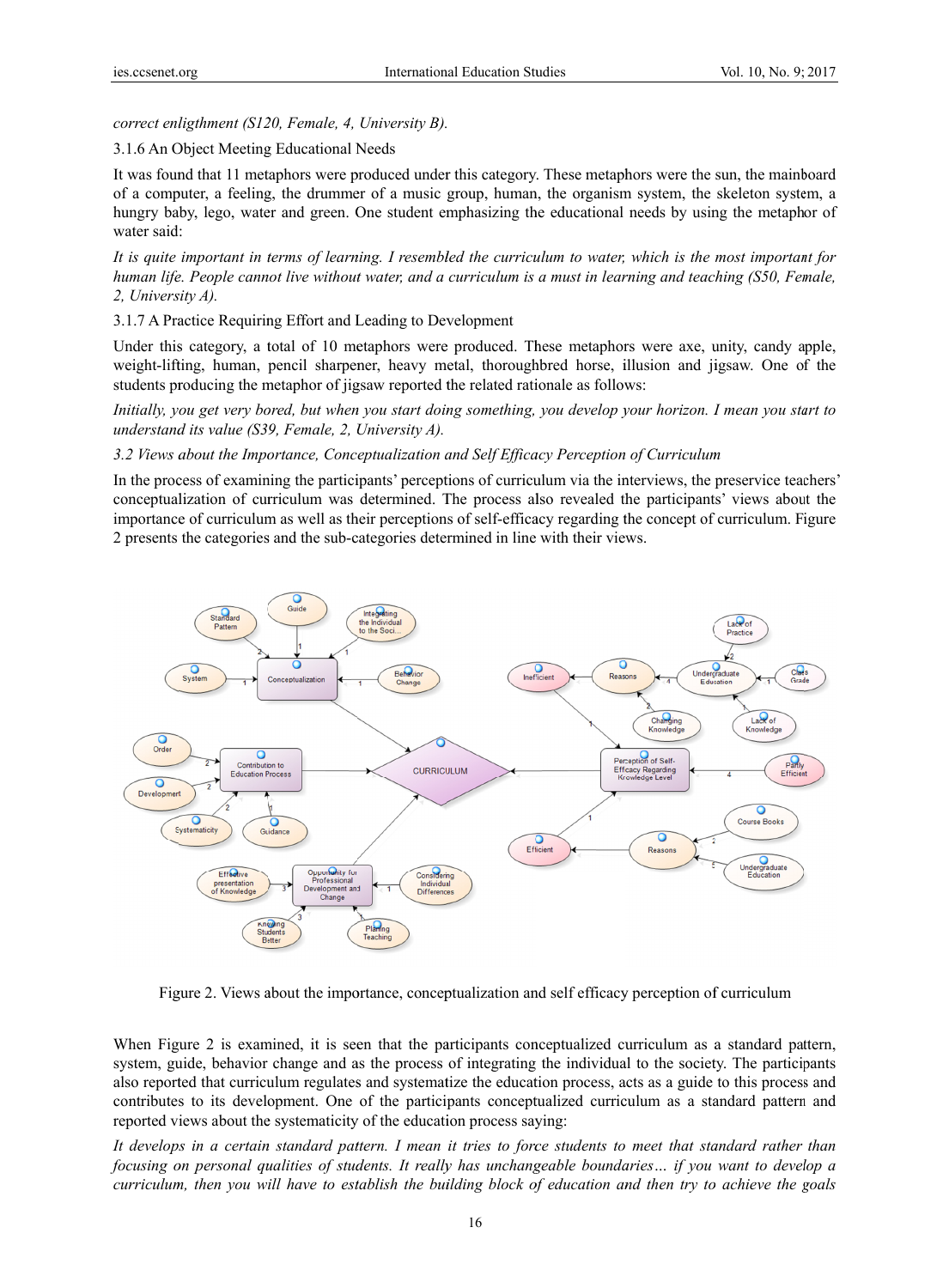*accordingly. Just as you plan the introduction, the development and the result while organizing a process, I think you are supposed to consider these phases in education as well (G1, Interview, p. 2-3).* 

It was found that another category explaining the perceptions regarding curriculum was the opportunity for professional change and development. Under this category, the participants stated that they would make effective presentation of knowledge, know students better, plan the teaching process and take individual differences intro consideration if they became knowledgeable about the concept of curriculum. Under this category, one of the participants mentioning effective presentation of knowledge said:

Let's suppose we do not have any knowledge about curriculum and we are teachers without applying any system. *Then, we will not be able to provide our students with systematic knowledge, and I think we will not teach them in an organized manner, either. Thus, I believe planned education is important (G5, Interview, p.3).* 

When the participants' perceptions regarding the level of knowledge about the concept of curriculum were examined, it was seen that four of the participants found themselves partly efficient in relation to this and that one participant considered himself or herself to be inefficient. In addition, one participant perceived himself or herself to be efficient regarding this. The participants mentioned course books and undergraduate education in relation to the reasons for efficacy. When the reasons for inefficacy were examined, it was seen that the participants based their inefficacy on their changing knowledge and associated it with their undergraduate education. In this respect, the participants reported that the knowledge provided during undergraduate education, lack of practice and class grades all caused them to perceive themselves to be inefficient.

One of the participant who found himself or herself partly efficient regarding his or her level of knowledge about the concept of curriculum stated that he or she should develop himself or herself due to constantly changing knowledge and mentioned the positive influence of his or her undergraduate education on his or her current knowledge, saying:

*I would say it is partly efficient… We are in a constantly changing era. Everything is changing including students and teachers. Thus, the curriculum cannot remain unchanged. It should always develop. Therefore, there is a need for constant related studies… For example, most of our instructors at university teach this in detail. In this way, we really learn at micro level via practice by focusing on all related details and preparing curricula (G6, Interview, p. 1-3).* 

Another participant stated that he or she perceived himself or herself to be inefficient and associated this with the insufficient knowledge provided during their undergraduate education. It was also found that the participant conceptualized curriculum as a behavior change. In this respect, it was seen that the participant's level of knowledge about curriculum was not sufficient and that he or she had a realistic perception of self-efficacy:

*To me, curriculum actually leaves a permanent trace. Thus, it leads to a permanent behavior change… For me, it is not efficient. I believe the education I have taken is not sufficient... well, I feel I need to know more because I learned more when I was a high school student. I thought I would have learned more here (G3, Interview, p. 2-3).* 

#### **4. Discussion, Conclusion and Implications**

When the findings obtained in the study were examined with respect to the metaphors produced by the participants, it was seen that positive emphasis was made on curriculum in relation to the categories of **"a process developing through implementation, a systematic structure with different dimensions, a guiding and informative tool, an object meeting educational needs and a practice requiring effort and leading to development**» and that negative emphasis was made regarding the categories of "**a constantly changing structure and a process producing unproductive results**". Similar to the results obtained in the present study, it is reported in related literature that the participants of other studies examining the perceptions regarding curriculum with the help of metaphors produced metaphors reflective their positive perceptions (Gültekin, 2013; Özdemir, 2012) and negative perceptions (Aykaç & Çelik, 2014). In addition, the findings obtained via the interviews in this study demonstrated that two participants producing the metaphors of factory and iceberg conceptualized curriculum as a standard pattern and that the participants emphasized a process producing unproductive results.

The findings revealed that the participants perceived curriculum to be a process which constantly changes and produces unproductive results. Among the reasons for this perception is that the curricula in Turkey continuously change without any effective planning, which leads to undesirable consequences**.** As a support to this, in other related studies, it was found that change-based structuring studies conducted regarding the structure and implementation of curricula lead to certain problems (Akpınar, Dönder, Yıldırım, & Karahan, 2012; Handal &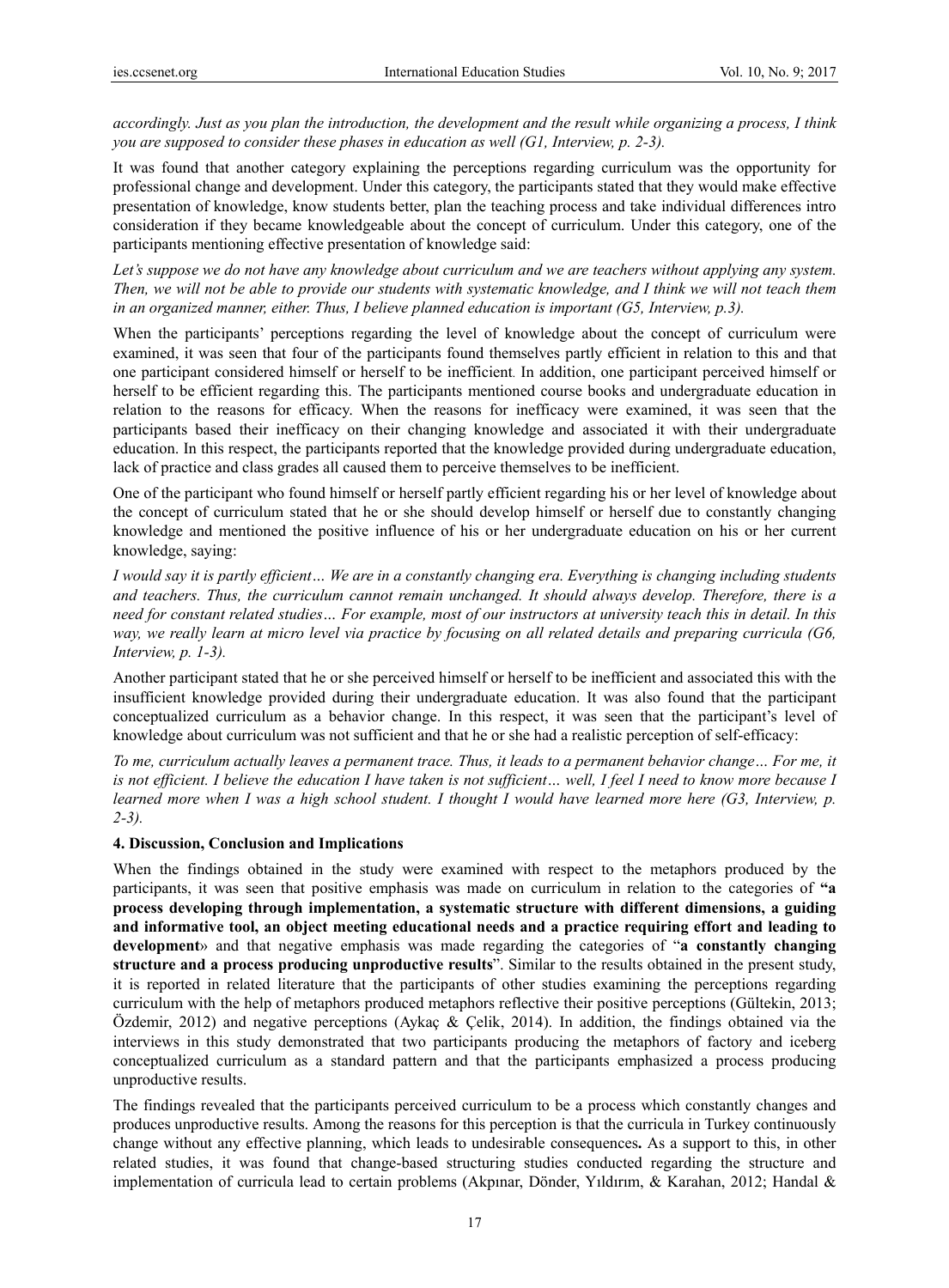Herrington, 2003; Kabapınar & Karakurt, 2016; Millar, 2016; Muraraneza, Mtshali & Mukamana, 2017; Öztürk, Yalvaç-Hastürk, & Demir, 2013; Yurdakul, 2015). As mentioned by Memon (1997), a curriculum change is a complex process influenced by curriculum-based, instructional and organizational factors. For this reason, the process of change should be carried out on the basis of efficient sources and supports considering these three factors (cited in Handal & Herrington, 2003).

When the metaphors produced by the participants were examined more in detail, it was seen that in relation to the categories emphasizing positive features, the curriculum is perceived to be a process which leads to development and which is open to development. As a support to this, in related studies reported in literature, it is seen that the curriculum was explained with the metaphors of a phenomenon open to development (Gültekin, 2013), improvement and development (Anglin & Dugan, 1982) and that it was categorized as a guiding process or tool with the help of the metaphors produced (Özdemir, 2012; Yurdakul, 2015).

When the participants' perceptions regarding curriculum were evaluated with respect to the metaphors, it was seen that the participants with negative perceptions emphasized a change in curriculum and that they found this change inefficient for development. As for the participants with positive views, it was seen that they also perceived the changes in curriculum to be a development process.

In addition, the findings obtained via the interviews demonstrated that most of the participants perceived their levels of knowledge about curriculum to be partly efficient and that only one participant found his or her level of knowledge efficient. A striking finding is that some of the participants thought their undergraduate education contributed to their self-efficacy while others believed their undergraduate education caused them to feel themselves inefficient

When the metaphors produced by the participants were examined, it was seen that there was such metaphors as "computer, keyboard, php software, hardware, technology, virus scan software, computer without a harddisc, microcontroller, microprocessor and mainboard of a computer". In this respect, it could be stated that the field-related courses taken by the participants during their undergraduate education directed their perceptions regarding curriculum. The reason is that other studies examining the metaphorical perceptions of preservice teachers from different departments did not reveal any similar metaphors except for the metaphor of computer (Aykaç & Çelik, 2014; Gültekin, 2013). In addition, while mentioning the related rationales, the preservice teachers made associations with curriculum. Moreover, they did not confuse it with such concepts as "program" and "programming", which are frequently used in field courses. However, although almost all the participants had taken a course with a content covering curriculum and curriculum development, they reported that their levels of knowledge were not efficient at all.

The fact that the participants did not perceive their levels of knowledge about curriculum to be inefficient could be said to demonstrate that the participants' knowledge about curriculum was not meaningful or permanent though they were provided with the related knowledge within the scope of such courses as "Introduction to Educational Sciences, Instructional Design, Modern Learning Theories, Teaching Principles and Methods, and Curriculum Development in Education. Another point supporting this view is that the data collected from 48 participants who considered the school and education itself rather than the curriculum while reporting their rationales for the metaphors were not included in the study. In addition, the interviews held with the participants also revealed that one of them conceptualized curriculum as a behavior change and perceived his or her level of related knowledge to be inefficient. Furthermore, the participants mentioned the positive contribution of undergraduate education but stated that lack of practice in courses was a factor negatively influential on the perception of efficacy.

The results of a study conducted by Yıldırım and Kasapoğlu (2015) demonstrated that there is a strong relationship between teachers' perceptions regarding the implementation of learning-teaching activities and their perceptions regarding curriculum change. It is also reported that in-service training processes are among the factors constituting the basis of curriculum-related perceptions (Demir & Şahin, 2009; Yıldırım & Kasapoğlu, 2015). This situation shows the importance of preservice teacher education curriculum for the development of self-efficacy perception regarding curriculum.

In the light of all the points mentioned above, it could be stated that the content provided for the participants in relation to curriculum within the scope of the related field courses does not contribute much to the development of the participants' conceptual knowledge at all. Moreover, it is thought that there is a need for restructuring the contents of the related field courses as well as for the integration of courses into practice. In studies in related literature supporting this view, it is pointed out that the theory-based courses related to the teaching profession should involve practical studies as well (Çalışkan, 2014; Dinçer, 2016; Kumral, 2010; Kurt & Ekici, 2013;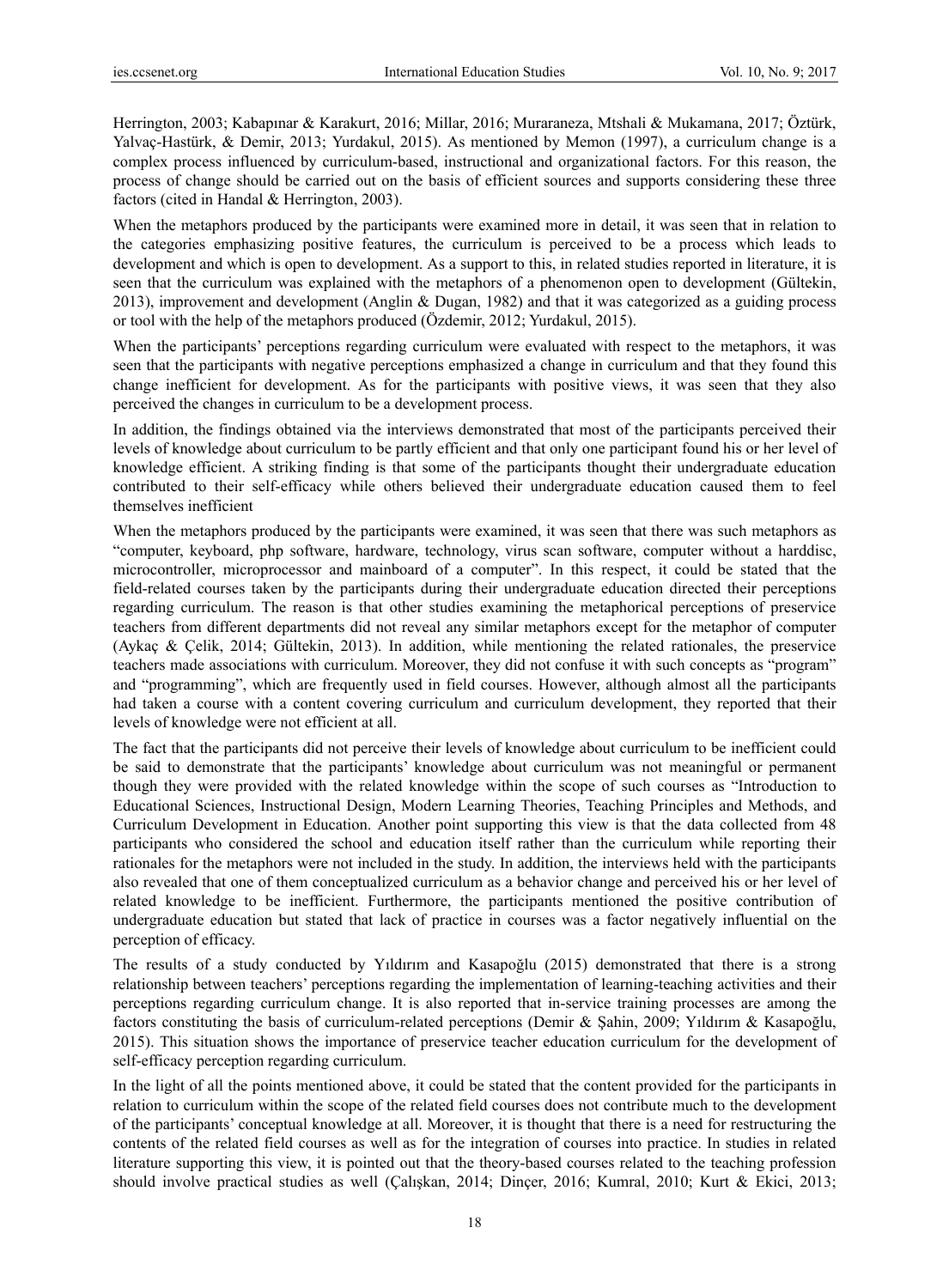Mehdinezhad, 2008; Molina, Fernandez & Nisbet, 2013; Öztürk, 2012; Ralph, 2014; Ruys, Van Keer & Aelterman, 2010; Yeşilpınar-Uyar, 2016).

In addition, the participants reported that curriculum regulates, systematizes and guides the education process and contributes to the development of the process and that it provides opportunities for professional development and change. In this respect, similar to the results obtained in a study conducted by Gültekin (2013), it could be stated that the preservice teachers participating in the present study were aware of the contribution of curriculum to the education process and of its importance for professional development.

Consequently, in the study, it was found that the students attending the department of Computer Education and Instructional Technologies perceived the concept of curriculum as a process which emphasizes change and development and which involves positive and negative features. It was also revealed that the participants perceived their levels of knowledge about curriculum to be partly efficient, and it was concluded that undergraduate education had an important role in the development of these perceptions.

All these results were limited to the data collected from preservice teachers attending the department of Computer Education and Instructional Technologies from different state universities and demonstrate that more planned and systematic regulations are necessary to meet the needs determined within the scope of curriculum development studies conducted in Turkey. In addition, it is thought that teacher education courses should be supported with practical studies for students to give meaning to the concept of curriculum. Also, in future studies, researcher could investigate the problems leading to negative perceptions regarding curriculum and conduct studies to overcome these problems.

#### **References**

- Akpınar, B., Dönder, A., Yıldırım, B., & Karahan, O. (2012). The evaluation of 4+4+4 system (model) in education in the context of opposite curriculum. *Marmara University Atatürk Education Faculty Journal of Educational Sciences*, *36*(36), 25-39.
- Alwan, F. H. (2006). *An analysis of English language teachers' perceptions of curriculum change in the United Arab Emirates* (Unpublished doctoral dissertation). The University of Exeter, Exeter, UK.
- Anglin, L. W., & Dugan, T. (1982, March). *Teachers' perceptions of existing and ideal school curriculum: An analysis of metaphors*. Paper presented at the Annual Meeting of the American Educational Research Association, New York, USA. Retrieved from https://eric.ed.gov/?id=ED217037
- Aykaç, N., & Çelik, Ö. (2014). Comparison of methaphoric perception of teachers and pre-service teachers about curriculum. *Education and Science*, *39*(173), 328-340.
- Bartiromo, T., & Etkina, E. (2009, November). Implementing reform: Teachers' beliefs about students and the curriculum. In M. Sabella, C. Henderson, & C. Singh (Eds.), *AIP Conference Proceedings* (Vol. 1179, No. 1, pp. 89-92). AIP. https://doi.org/10.1063/1.3266762
- Bezzina, M. (1991, July). *Being free and feeling free: primary teachers' perceptions of participation in curriculum development*. Paper presented at the Annual Conference of the Australian Curriculum Studies Association, Adelaide, South Australia. Abstract retrieved from http://files.eric.ed.gov/fulltext/ED368693.pdf.
- Botha, E. (2009). Why metaphor matters in education. *South African Journal of Education*, *28*, 431-444.
- Brandt, R. S., & Tyler, R. W. (2007). Goals and objectives. In A.C. Ornstein, E. F. Pajak, & S. B. Ornstein (Eds.), *Contemporary issues in curriculum* (4th ed., pp. 12-21). Pearson/Allyn and Bacon.
- Brantlinger, E., Jimenez, R., Klingner, J., Pugach, M., & Richardson, V. (2005). Qualitative studies in special education. *Exceptional Children*, *71*(2), 195-207. https://doi.org/10.1177/001440290507100205
- Çalışkan, İ. (2014). Identifying the needs of pre-service classroom teachers about science teaching methodology courses in terms of Parlett's Illuminative Program Evaluation Model. *International Journal of Education in Mathematics, Science and Technology*, *2*(2), 138-148. https://doi.org/10.18404/ijemst.79527
- Creswell, J. W. (2008). *Educational research: planning, conducting and evaluating quantative and qualitative research* (3nd ed.). Upper Saddle River, NJ: Pearson Education, Inc.
- Demir, S., & Şahin, S. (2009). The problems confronted by teachers related to the application of educational programmes formed according to constructivist approach in 1‐5 grades primary schools. *Journal of Qafqaz University*, *26*(1), 158-171.
- Demirel, Ö. (2007). *Eğitimde program geliştirme [Curriculum development in education]* (10th ed.). Ankara: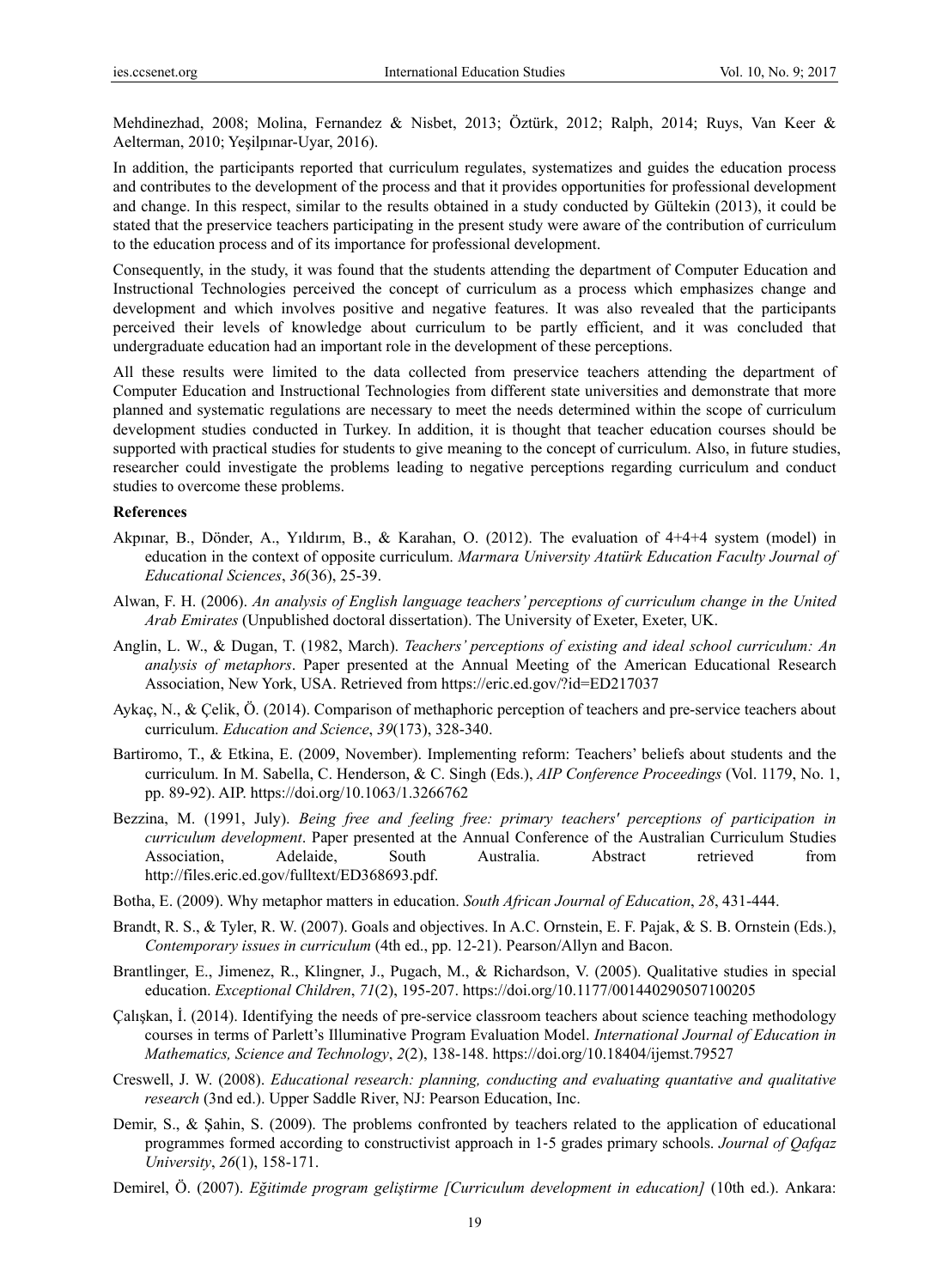PegemaYayıncılık.

- Dinçer, S. (2016). Assessing the computer literacy of university graduates. In *Proceedings of the The Third International Conference on Open and Flexible Education* (pp. 294-303). Hong Kong: Hong Kong Open University.
- Efron, R. (1969). What is perception? In *Proceedings of the Boston Colloquium for the Philosophy of Science 1966/1968* (pp. 137-173). Springer, Netherlands. https://doi.org/10.1007/978-94-010-3378-7\_4
- Fraser, S. P., & Bosanquet, A. M. (2006). The curriculum? That's just a unit outline, isn't it? *Studies in Higher Education*, *31*(3), 269-284. https://doi.org/10.1080/03075070600680521
- Guba, E. G. (1981). Criteria for assessing the trustworthiness of naturalistic inquiries. *ERIC/ECTJ Annual Review Paper*, *29*(2), 75-91.
- Gültekin, M. (2013). The metaphors that primary education teacher candidates use regarding curriculum. *Education and Sciences*, *38*(169). 126-141.
- Handal, B., & Herrington, A. (2003). Mathematics teachers' beliefs and curriculum reform. *Mathematics education research journal*, *15*(1), 59-69. https://doi.org/10.1007/BF03217369
- İşler, I. (2008). *Teachers' perceived efficacy beliefs and perceptions regarding the implementation of the 2004 primary mathematics curriculum* (Unpublished master's thesis). Middle East Technical University, Ankara, Turkey.
- Johnson, B., & Christensen, L. (2004). *Educational research: quantitative, qualitative and mixed approaches*  (2nd ed.). Boston: Pearson Education Inc.
- Kabapınar, Y., & Karakurt, F. (2016). An evaluation of constructivist learning environments in social studies courses in Hakkari: Is the transition easy? *Kastamonu University Kastamonu Education Journal*, *24*(4), 1897-1918.
- Kumral, O. (2010). *Faculty of education elementary school teacher's programme evaluation with educational criticism: A case study* (Unpublished doctoral dissertation). Adnan Menderes University, Aydın, Turkey.
- Kurt, H., & Ekici, G. (2013). The effect of the educational planning and evaluation lesson on pre-service teachers' self-efficacy beliefs related to the teaching process. *Elementary Education Online*, *12*(4), 1157-1172.
- Lewis, S. A., Galen, J., Alexander, W. M., & Lewis, A. J. (1981). *Curriculum planning for better teaching and learning*. New York: Holt, Rinehart and Winston.
- Lewy, A. (1991). *National and school-based curriculum development*. Unesco: International Institute for Educational Planning.
- Li, H. (2006). School-based curriculum development: An interview study of Chinese kindergartens. *Early Childhood Education Journal*, *33*(4), 223-229. https://doi.org/10.1007/s10643-006-0061-7
- Maphosa, C., & Mutopa, S. (2012). Teachers' awareness of their role in planning and implementing school-based curriculum innovation. *Anthropologist, 14*(2), 99-106.
- Mehdinezhad, V. (2008). *Evaluation of teacher education programs by students and graduates* (Unpublished doctoral dissertation). University of Turku, Turku, Finland.
- Mellegård, I., & Pettersen, K. D. (2016). Teachers' response to curriculum change: balancing external and internal change forces. *Teacher Development*, *20*(2), 181-196. https://doi.org/10.1080/13664530.2016.1143871
- Merriam, S. (2002). Assessing and evaluating qualitative research. In S. Merriam (Ed.), *Qualitative research in practice: Examples for discussion and analysis* (pp.18-36). San Francisco: Jossey-Bass.
- Millar, V. (2016). Interdisciplinary curriculum reform in the changing university. *Teaching in Higher Education*, *21*(4), 471-483. https://doi.org/10.1080/13562517.2016.1155549
- Molina, R., Fernandez, M. L., & Nisbet, L. (2013, April). *Analyzing elementary preservice teachers' development of content and pedagogical content knowledge in mathematics through microteaching lesson study*. Paper presented the Tenth Annual College of Education & GSN Research Conference, Florida International University, Miami. Retrieved from http://digitalcommons.fiu.edu/cgi/viewcontent.cgi?article= 1181&context=sferc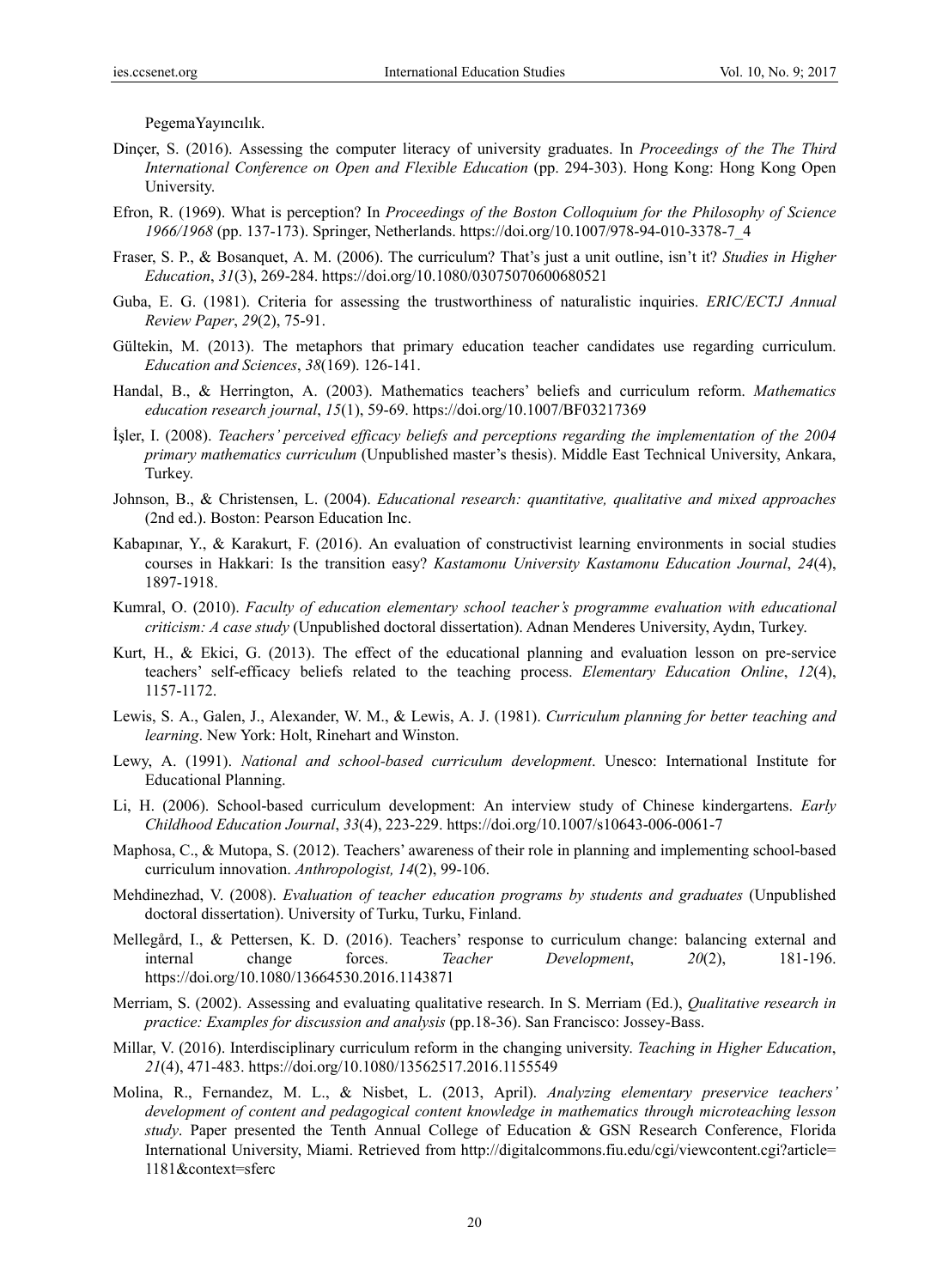- Muraraneza, C., Mtshali, N. G., & Mukamana, D. (2017). Issues and challenges of curriculum reform to competency‐based curricula in Africa: A meta‐synthesis. *Nursing & Health Sciences*. https://doi.org/10.1111/nhs.12316
- Oliva, P. (2005). *Developing the curriculum* (6th ed.). Pearson Education, Inc.
- Ornstein A. C., & Hunkins F. P. (1998). *Curriculum: foundations, principles, and issues* (3rd ed.). Allyn & Bacon, Needham Heights.
- Örten, D., & Erginer, E. (2016). Metaphorical perceptions on curriculum development made by the leading scholars in Turkey studying curriculum development. *International Journal of Society Researches*, *6*(11), 387-414.
- Özdemir, S. M. (2012). Metaphoric perceptions of prospective teachers regarding the concept of curriculum. *Journal of Theoretical Educational Sciences*, *5*(3), 369-393.
- Öztürk, İ. H. (2012). Wikipedia as a teaching tool for technological pedagogical content knowledge (TPCK) development in pre-service history teacher education. *Educational Research and Review*, *7*(7), 182-191. https://doi.org/10.5897/ERR11.277.
- Öztürk, N., Yalvaç-Hastürk, H. G., & Demir, R. (2013). Teachers' opinions about the assessment and evaluation methods employed in elementary 4-5 th grades school science and technology teaching programs. *Dicle University Journal of Ziya Gökalp Faculty of Education*, *20*, 25-36.
- Park, M., & Sung, Y. K. (2013). Teachers' perceptions of the recent curriculum reforms and their implementation: what can we learn from the case of Korean elementary teachers?. *Asia Pacific Journal of Education*, *33*(1), 15-33. https://doi.org/10.1080/02188791.2012.756391
- Patton, M. Q. (2002). *Qualitative evaluation and research methods* (3rd ed.). London: Sage Publications.
- Pietarinen, J., Pyhältö, K., & Soini, T. (2016). Large-scale curriculum reform in Finland–exploring the interrelation between implementation strategy, the function of the reform, and curriculum coherence. *The Curriculum Journal*, 1-19. https://doi.org/10.1080/09585176.2016.1179205
- Posner, G. J., & Rudnitsky, A. N. (2006). *Course design: A guide to curriculum development for teachers* (7th ed.). Pearson Education, Inc.
- Ralph, E. G. (2014). The effectiveness of microteaching: Five years' findings. *International Journal of Humanities Social Sciences and Education (IJHSSE)*, *1*, 17-28.
- Ruys, I., Van Keer, H., & Aelterman, A. (2010). Collaborative learning in pre‐service teacher education: an exploratory study on related conceptions, self‐efficacy and implementation. *Educational Studies*, *36*(5), 537-553. https://doi.org/10.1080/03055691003729021
- Saban, A. (2008). Primary school teachers' and their students' mental images about the concept of knowledge. *Elemantary Education Online, 7*(2), 421-455.
- Skilbeck, M. (1984) *School-based curriculum development*. London, Harper and Row.
- Tanner, D., & Tanner, L. N. (2007). *Curriculum development: Theory into practice* (4th ed.). New York: Macmillan.
- Tenbrink, T. D. (2011). Instructional objectives. In J. M. Cooper (Ed.), *Classroom teaching skills* (pp. 21-44). Wadsworth, Cengage Learning.
- Tobin, K., & Lamaster, S. U. (1995). Relationships between metaphors, beliefs, and actions in a context of science curriculum change. *Journal of Research in Science Teaching*, *32*(3), 225-242. https://doi.org/10.1002/tea.3660320304
- Tutkun, Ö. F. (2010). The philosophic dimensions of curriculum in the 21st century. *Gazi University, Journal of Gazi Educational Faculty*, *30*(3), 993-1016.
- Tyler, R. P. (2014). *Eğitim programlarının ve öğretimin temel ilkeleri [Basic principles of curriculum and instruction ]*  (M. E. Rüzgar & B. Aslan, Trans.). Ankara: Pegem Akademi Yayıncılık (Original work published 1949).
- Wahyudi, W. (2007, September). *Using metaphors to explore teachers'perceptions of school science curriculum: an Indonesian lower secondary schools case*. Paper presented at the Second International Conference on Science and Mathematics Education, Penang, Malaysia. Retrieved from http://ftp.recsam.edu.my/cosmed/cosmed07/AbstractsFullPapers2007/SCIENCE%5CS040A.pdf